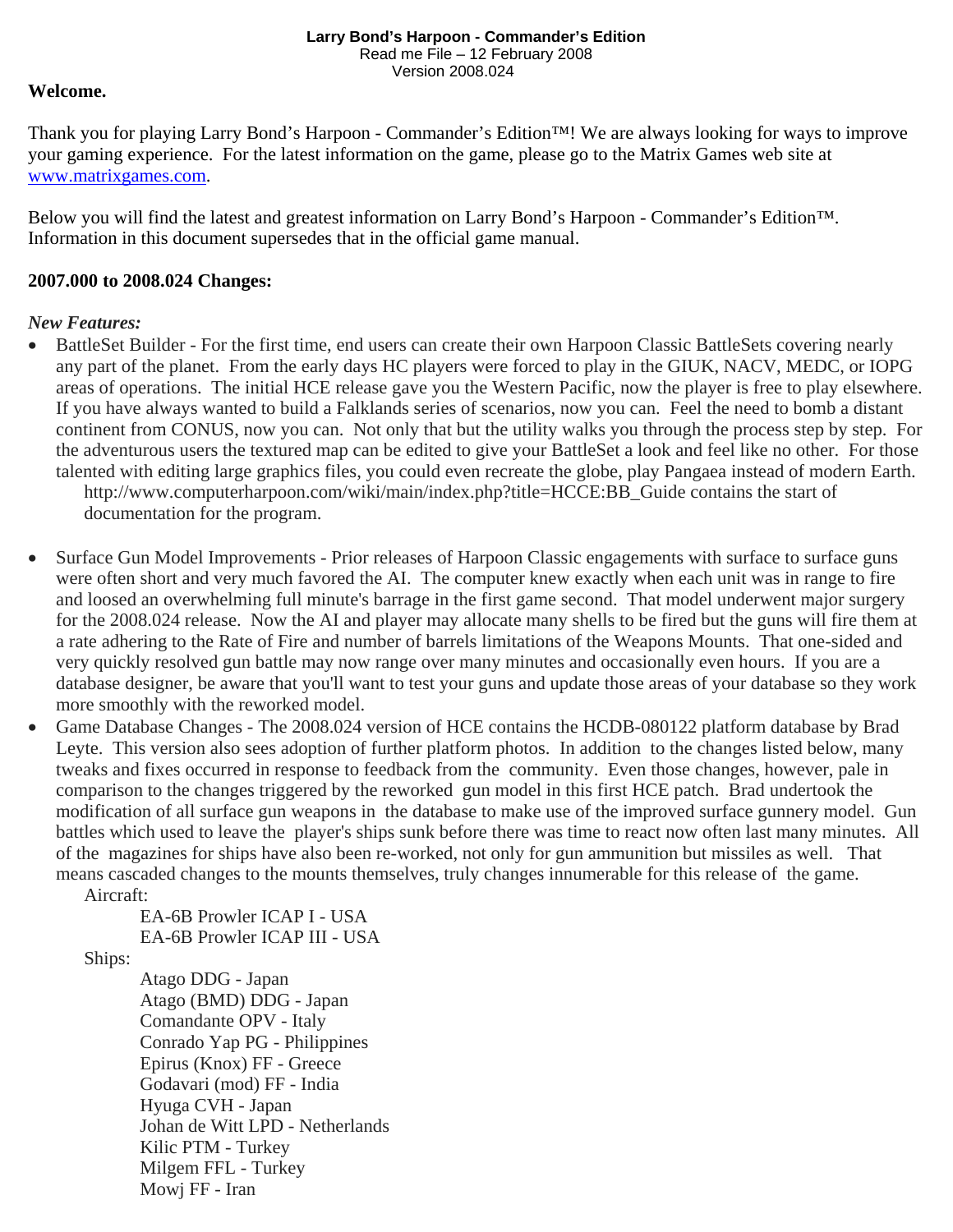Orkan PTM - Poand Patrolship FFG - Denmark Rotterdam LPD - Netherlands SAM NASAMs II Bty - Intl SAM SA-15 (Tor-M1) Bty - Intl SAM SA-20a Bty - Intl SAM SA-21a Bty - Intl Sigma FFL - Indonesia Skjold PTM - Norway Zulfiqar (F-22P) FF - Pakistan Submarines: Ghadir SS - Iran Soryu SS - Japan Installations:

Tartus - Syria

• Data Export DLL Interface - The release version of HCE contains an undocumented interface for exporting a subset of game actions to a 3rd party DLL. That interface endured a total rewrite for HCE 2008.024. Now instead of a single DLL, a player can load multiple DLLs, each adhering to a different version of the export DLL specification. These DLLs may do something as simple as note each time a unit is killed, or follow the progress of units across the map. This is just the most visible early step in a series of efforts to open up the game to user mods. Existing export DLLs: DataDump - exports all information made available by the interface to a text file, GoogleEarth - plots the movement of all units involved in a scenario on your local copy of Google Earth, HC Remote Viewer - perhaps the interface that will allow multiple players to submit orders to a central game umpire leading to an interesting impersonation of multiplayer. For more information, see:

http://www.computerharpoon.com/wiki/main/index.php?title=HCCE:Extend:Export\_DLL

- Range Circles are now Range Ellipses, helping to more accurately portray systems capabilities in "non-square" BattleSets. Range rings are still just play aids giving a general indication of a Group's capabilities, they do not indicate the exact ranges of a particular group.
- Scenario Editor now runs at resolutions of  $1600x1200$  and greater. (note: there were only a very few machines available on which to test the capability)
- EC2000 BattleSets again make an HC appearance. This allows the use of the Scenario Converter application to convert scenarios from EC2000 to EC2003 format. Thanks to B.I. Hutchinson for the use of the EC2000 res files.
- By modifying the db\_utils utilities, database designers can now stuff thousands of platform images into their rsr files, up from somewhat under 1,000 images in the HCE release version.
- Instant Action has returned to HC. When the game is loaded and the Instant Action checkbox was previously checked, the player will be thrown immediately into a randomly chosen legacy scenario. The Instant Action checkbox has had no effect for a number of HC iterations, now it is enabled and expanded in capability.
- CPU Relief HCE will no longer use as much horsepower as the CPU can provide. The game now gives CPU cycles back to the operating system if they are not needed, potentially allowing notebook computers to run cooler.
- The player and the AI can now fire surface to surface torpedoes, no longer are submarines the only targets for torpedoes!
- Scenario Editor Scenarios larger than 64kB can no be loaded in the SE for those itching to make scenarios so large no computer can actually play them. Loadout range is now shown in the launch aircraft dialog for each line of ready aircraft. Added 16x, 32x, and 64x zoom levels to allow finer placement of platforms in BattleSets that cover a large geographical area. Adding bases and airplanes to scenarios proceeds more smoothly in 2008.024, no more unintended jumping up and down a line when adding aircraft, adding a base returns you to the same base on the same side as the base just added.
- Game Engine Show range in launch aircraft dialog for each line of ready aircraft. This helps the player choose aircraft sure to have the range to comfortably reach the target and return. ECM devices on mounts will now operate in the area and point defense regimes. This includes chaff and flares. Surface to Air guns now adhere to the altitude limitations listed in the database. When planes return to base they will no longer drop to Low altitude, they will maintain whatever altitude they were at before assuming the RTB posture. Suppress the Orders window if there were no orders provided with the scenario instead of showing blank orders window. The Show All keyboard command works in the release builds (Ctrl-Alt-s)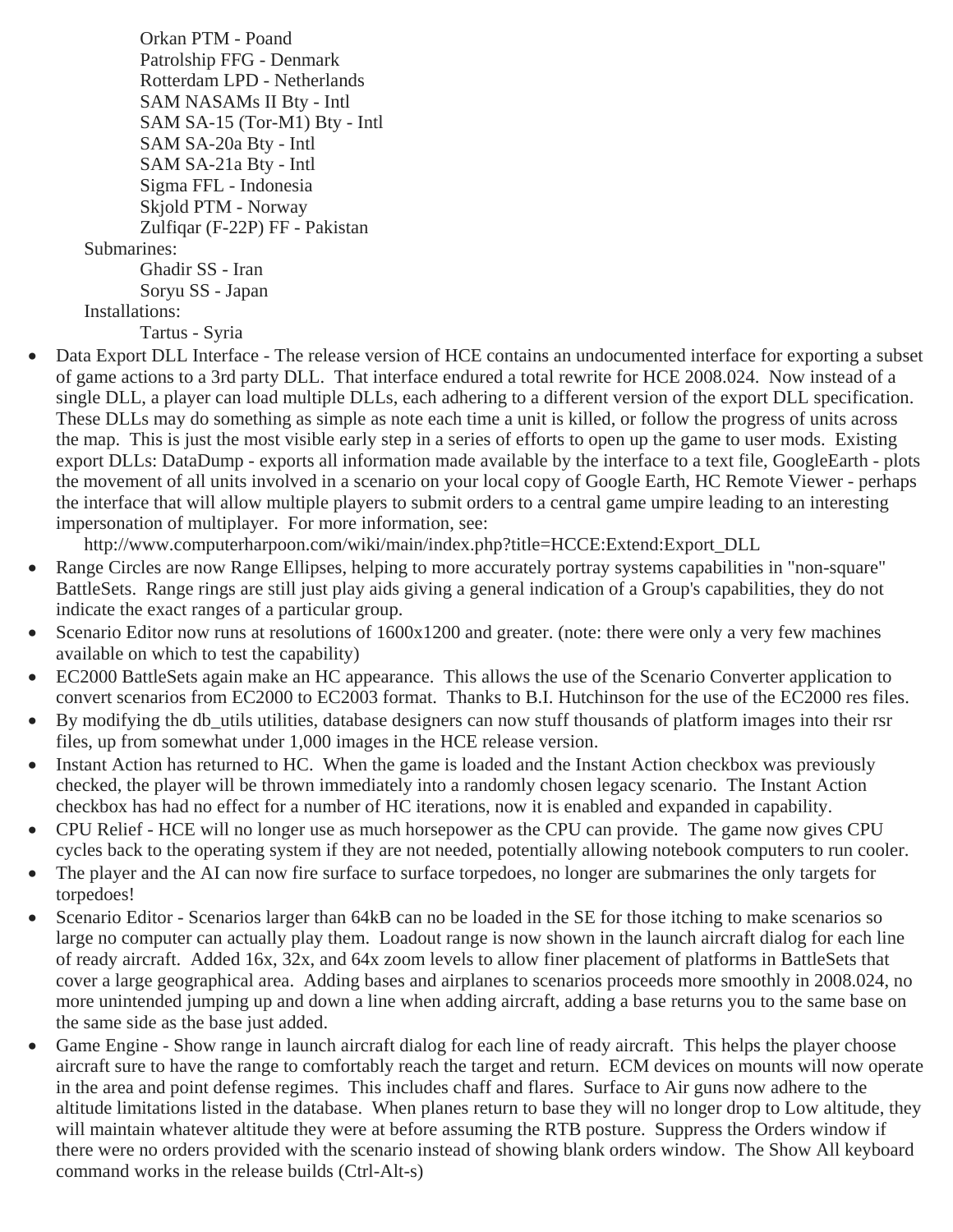# *Bug Fixes/Workarounds:*

- Crash Fixed Clicking on an AD Mobile group would crash the game due to an overflow in the mini report window.
- Crash Fixed Making listview columns very narrow would put the GE into an endless loop trying to shorten the displayed text.
- Crash Fixed Long Class Names (i.e. Improved Spruance Strike 1984) could crash the formation editor. While fixing the crash the length of text displayed was also increased (the text that shows at the bottom of the formation editor window).
- Crash Fixed Splitting all units from a group would often crash the game. Most of the reasons for splitting all units from a group have also been addressed.
- Crash Fixed Using the game option "Start with full ordnance" set to No would result in a crash with any scenarios containing Neutral units.
- Crash Fixed Scenario Editor platform display will no longer crash due to long mount names.
- Fix SE will now dynamically shorten length of ship class names so that the entries at the end of the list are not blank.
- Fix Aerial refueling improvements centering around any manual refuel event replacing a planned refuel event. This means refueling works more reliably than in 2007.000. However, there is much work yet to be done.
- Fix The Red Victory graphic for EC2003 and newer BattleSets will now be the same as the pre-EC2003 graphic instead of the errant US CVN super-imposed over a USA flag.
- Fix Included the new sound files that should have been a part of the original HCE release.
- Fix If an air group has an attack order against a surface group and that target unit is destroyed before the air group comes within weapons range, the air group will now pick a new target in the group instead of clearing mission and loitering or returning to base.
- Fix BOL weapons will now attack any unit in the way, foe, neutral, or friend; and will go active near the player selected target location. In 2007.000 the weapons would only attack the enemy and were seeking a target immediately after launch instead of waiting until the activation point.
- Fix Neutrals no longer attack other sides and do not share sensor information with other sides.
- Fix Victory conditions were often triggering when only have the required number of units were damaged or destroyed. The damage was being counted two different ways instead of one way correctly.
- Fix Bombers closing to their death senselessly has been reduced. The planes were properly given the RTB order after launching weapons but the attack order was not cleared, the two orders fought and resulted in the bombers flying to their deaths.
- Fix Neutral submarines now have an image displayed on the Staff Assistant dialog when sunk.
- Fix If the original unit in a group was sinking it was not possible to attack other units in the group, this is no longer the case, the other units may be attacked. Mainly this affected land unit groups.
- Workaround In pre-EC2003 BattleSets SAMs can no longer be used in an anti-surface role. This was preventing purpose-built ASMs from firing if they were placed in a mount after the SAMs.
- Workaround HDS III GIUK scenario 12.0 is errantly the same scenario as 11.0. The GE will not longer show 12.0 as available, the SE however will still show the scenario in the BattleSet listing in case someone wants to create the scenario for later inclusion in the game (if possible).

See the Release Notes section for greater detail.

# **Troubleshooting:**

Ensure that your system meets the minimum system requirements. These are found on page 11 of the manual. Also, ensure that you have the latest video and sound drivers available for your system.

If you are still experiencing problems with the game, please contact support@matrixgames.com or post in the Larry Bond's Harpoon - Commander's Edition™ Support Forum at www.matrixgames.com. Please provide as much detail on your issue as soon as possible.

# **To obtain optimum game performance, close all other applications before beginning a game**.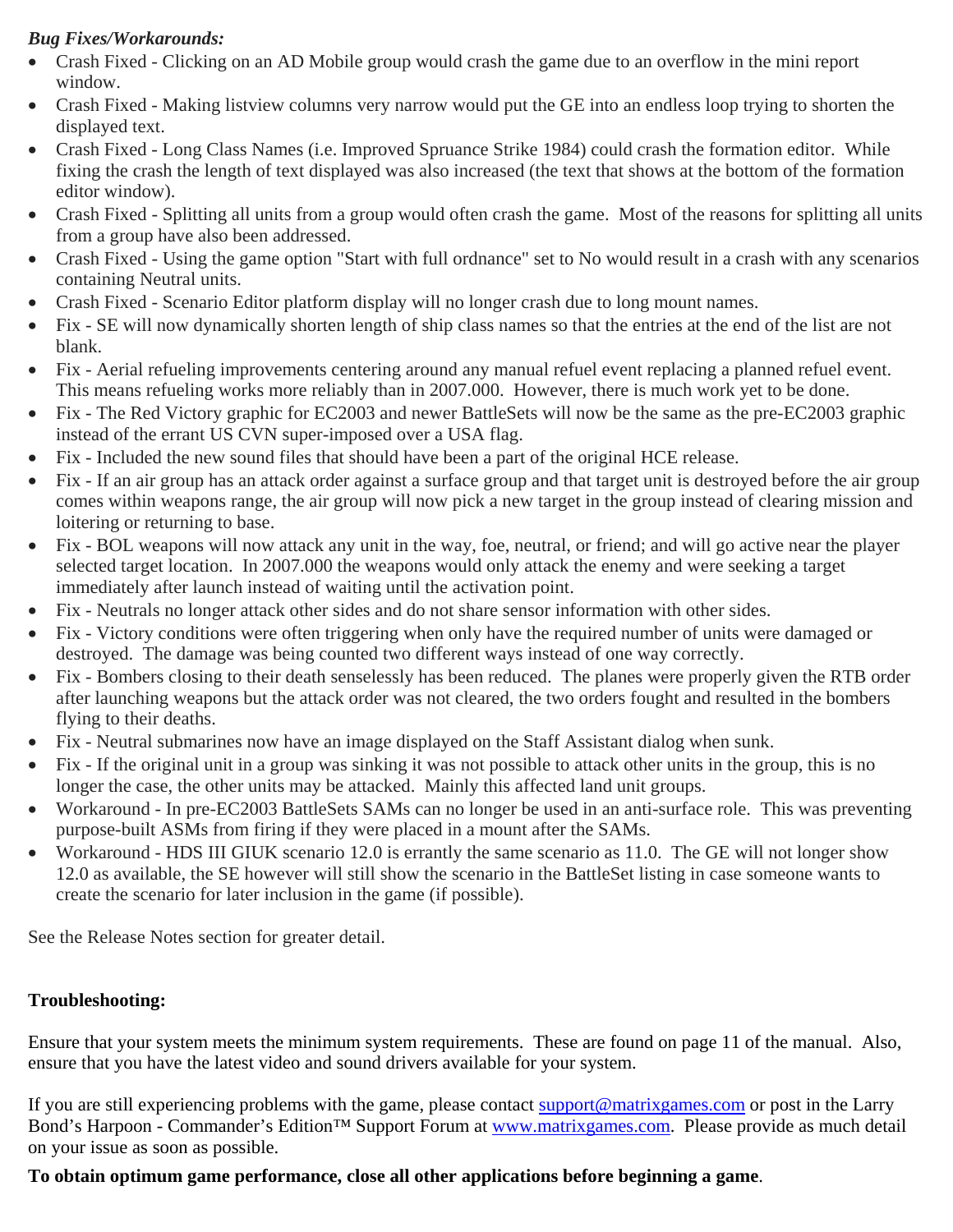### **Release Notes:**

Harpoon: Commander's Edition

Copyright AGSI, EC2000 BattleSet files copyright BI Hutchison

-------------------------------------------------------------------------------

### HCE - 2008.025

#### ==============

- Chg:2415 GE Started to kludge a workaround for situations where planes are within the minimum range of one weapon but outside minimum range of the next, resulting in a request to attack with cannon fire. This kludge only affects AAM engagements! (thanks Herman)

### HCE - 2008.024

#### ==============

- Chg:0000 GE Fixed a buffer overflow in mini report caused by type being to long (ex. AD Mobile > 8 characters). (thanks Gopher) - Chg:0000 GE Fixed a lock-up/crash when list view columns are sized very small. The program was getting into an endless loop trying to shorten the text to display. (thanks Mack)

http://harpgamer.com/harpforum/index.php?showtopic=2604

### HCE - 2008.023

#### ==============

- Chg:0000 GE Fixed a buffer overflow in formation editor if a ship had a long class name. Also allowed the displayed information to be longer/complete.
- Chg:0000 GE The Red Victory graphic for EC2003+ will now be the same as the pre-EC2003 one (Kirov over a map of Europe+Asia) instead of a US carrier and US flag...

- Chg:0000 GE Sized the sound files to be smaller so that they play as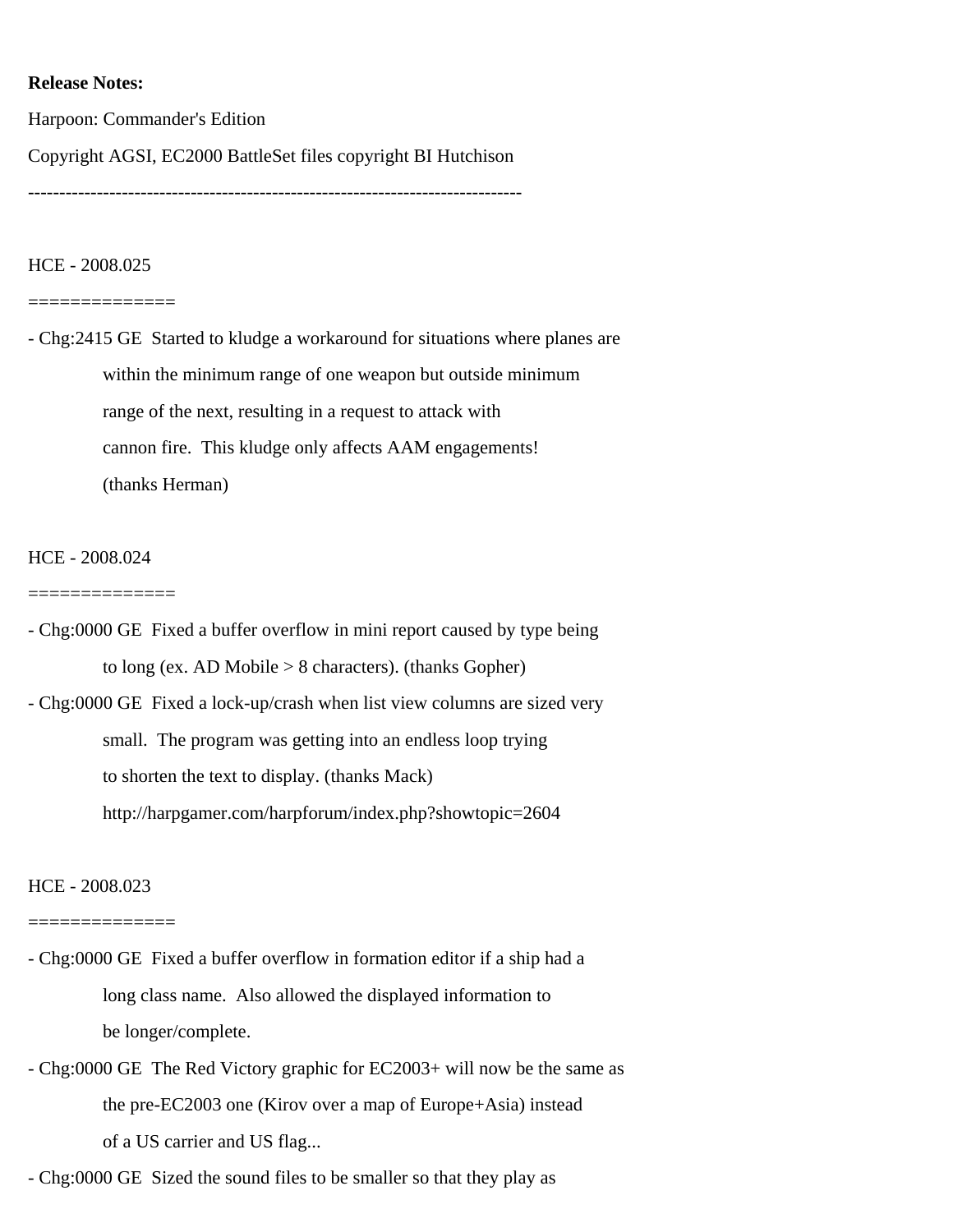they should.

HCE - 2008.022

==============

- Chg:0000 SE Bret made the changes to allow opening of scenario files that are larger than 64kB!

HCE - 2008.021

==============

- Chg:0000 GE Updated credits
- Chg:0000 GE Made range rings into range ellipses (see WestPac).
- Chg:0000 BB Allow the user to continue working after trying to make a BattleSet with illegal lat/lon (thanks Akula)

HCE - 2008.020

==============

- Chg:0000 DU Fixed up build options of db\_utils and map\_utils, they were spitting out some bad data when built as a Release build.
- Chg:0000 BB Changed to output scenarios in four digit format, res0030.bin instead of the errant res030.bin format.
- Chg:0000 BB More properly parse output of map projector program for grabbing the salient map data items in the battleset.res file.
- Chg:0000 GE Show build number in title bar, even for release versions.
- Chg:0000 SE Hopefully SE will not run without crashing at resolutions > 1600x1200 (thanks Smitty)
- Chg:0000 DB HCDB-080122
- Chg:0000 BS Added EC2000 BattleSets, but without the photos.

HCE - 2008.004

<sup>-</sup> Chg:0000 GE Don't tell planes to drop to Low altitude when returning to base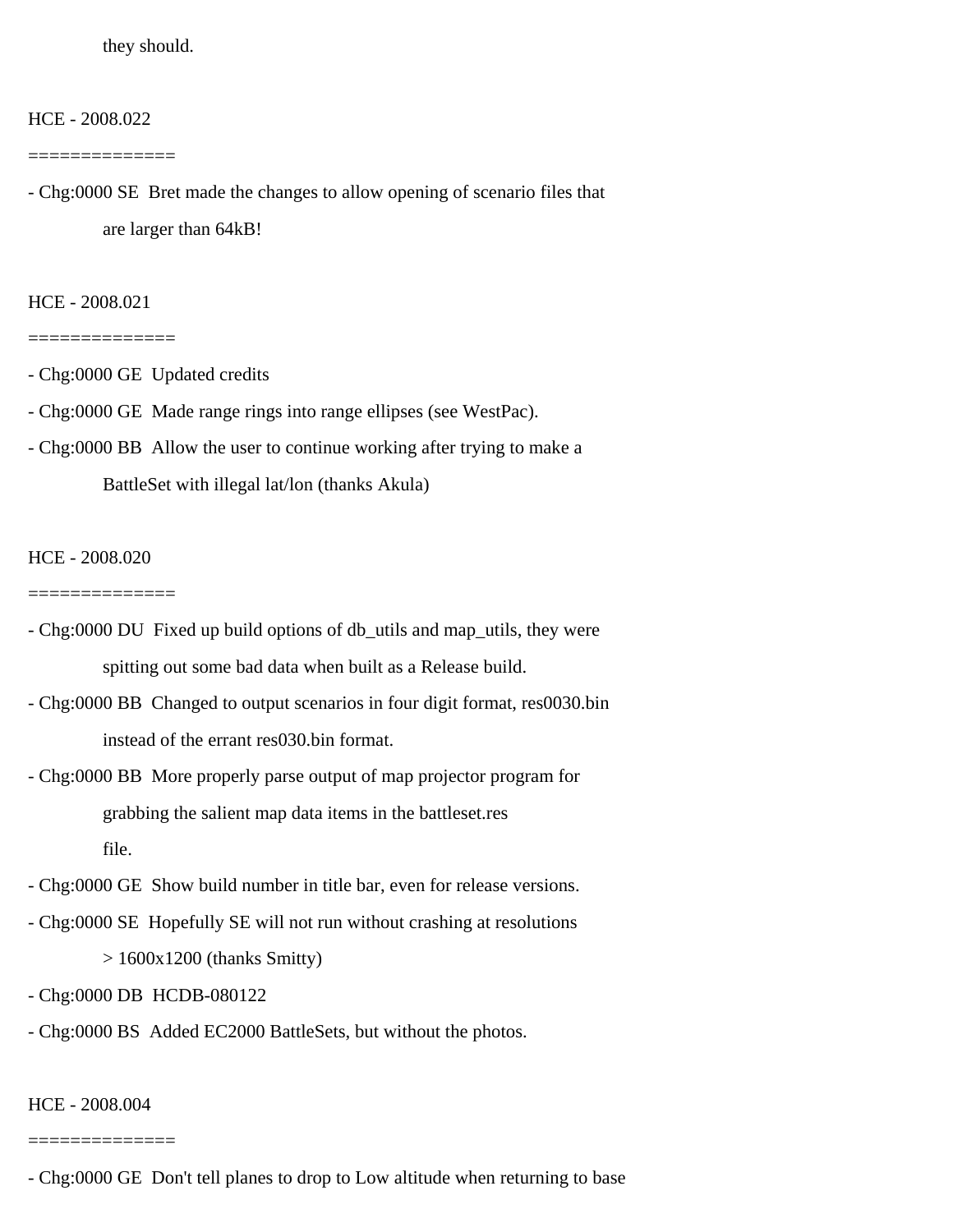- Chg:0000 GE If an air group is out of weapons range when their target is destroyed, find them another target in the same group instead of saying their task is finished. (thanks theCase) http://www.matrixgames.com/forums/tm.asp?m=1677672
- Chg:0000 GE Fixed bug in uncertainty zone adjustment that resulted in some contacts not being localized as quickly as they should have been localized.
- Chg:0000 GE BOL weapons will not go active at a reasonable position instead of immediately after launch. The point you click on the map is where the target unit is expected, the GE calculates the activation point to be somewhat short of that.
- Chg:0000 GE Stopped making ExportDLLs folders all over.
- Chg:0000 GE Changes to the project file to allow a release build to work in EC2003. \_USE\_32bit\_time\_t
- Chg:0000 GE Fixed buffer overflow in gun code when reporting type of damage applied, string was too short.
- Chg:0000 GE Fixed another buffer overflow, prior to throwing up a Staff message box.
- Chg:0000 GE Fixed a number of improper typecasts in Annex loading. They were casted to short and should have been ushort.
- Chg:0000 GE Updated Credits screen.
- Chg:0000 GE Changed the user-made battleset to hdsu.res (.SCz, .hpz) and added code for the intervening BattleSets.
- Chg:0000 SE Changed the user-made battleset to hdsu.res (.SCz, .hpz) and added code for the intervening BattleSets.
- Chg:0000 BB Changed the user-made battleset to hdsu.res (.SCz, .hpz) and added code for the intervening BattleSets.
- Chg:0000 BB Copy the battleset.res file from the BS Builder into the HC dir if possible and rename hdsu.res
- Chg:0000 DU Expanded db\_utils to use 4 digits, up from 3, in case people want to add a ton of photos.
- Chg:0000 DB HCDB-080117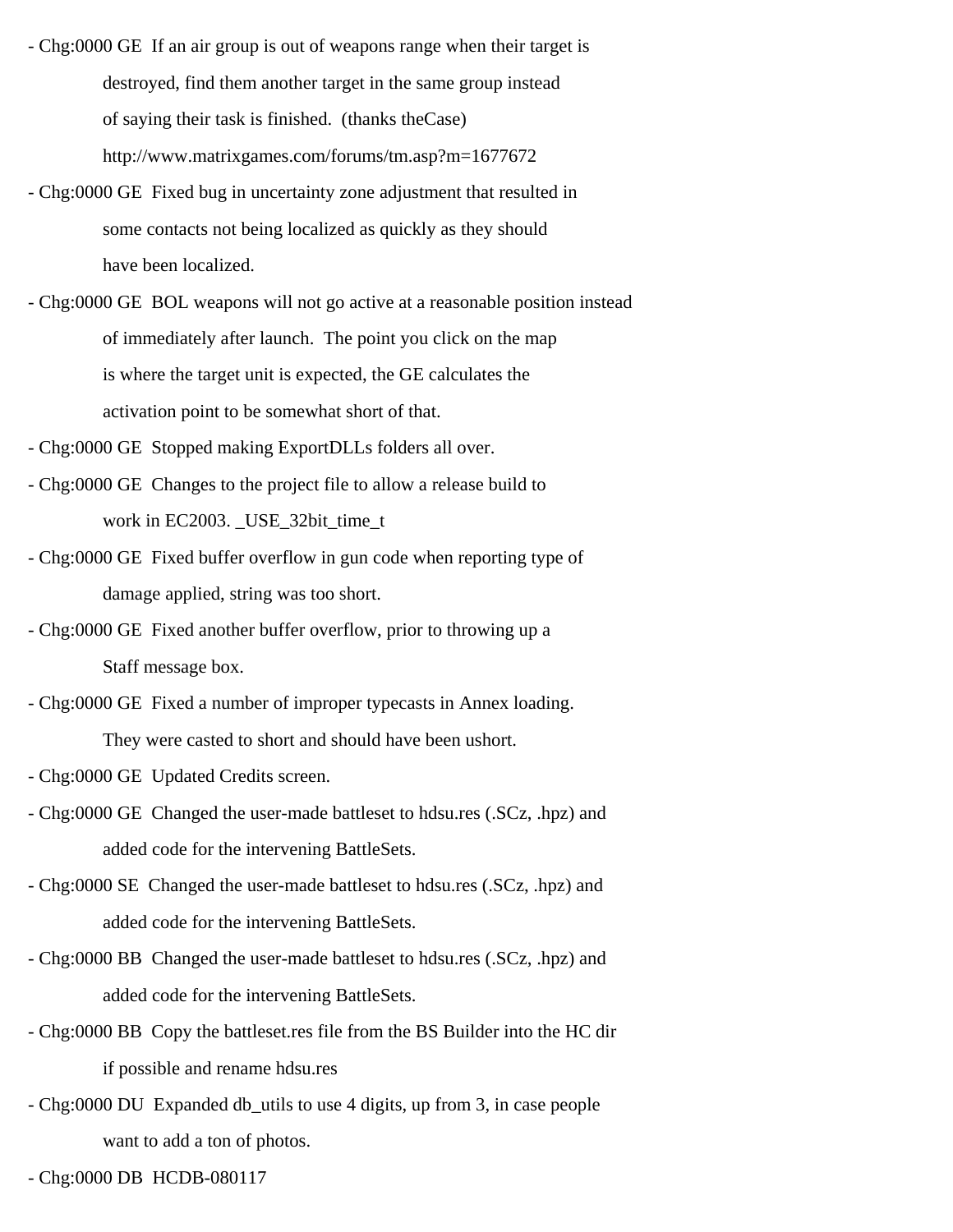#### HCE - 2008.003

==============

- Chg:0000 GE Use the textured maps created with BattleSet Builder.
- Chg:0000 SE Changes to keep up with BB and GE new BattleSets.
- Chg:0000 DU Tweaked res\_add\_headers to allow larger battleset files.
- Chg:0000 BB Capture the textured map to res028.bin of the BS.res file.

#### HCE - 2008.002

==============

- Chg:0000 GE Sometimes VCs were triggering early, this was due to the possibility of damaged units being counted twice, that dual count has been removed. (thanks Herman)
- Chg:2131 GE Mounts with SAMs that are surface capable led to the AI not being able to fire SSMs that were in the same mount if they were listed after the SAMs. The workaround was to tell the GE not to use SAMs as SSMs in pre-EC2003 battlesets.
- Chg:0000 GE The mini report window could cause a crash due to a string buffer being too small. Surfaced with a Mine group of 12 mines in it. Overflow fixed. (thanks Rene) http://harpgamer.com/harpforum/index.php?showtopic=2505

HCE - 2008.001

- Chg:0000 GE If autosave was set to zero, the game would constantly save, fixed so that no autosaves are done with a value of zero.
- Chg:2057 GE Neutrals should no longer attack any other sides' subs (or anything else but anything else was dealt with in earlier releases).
- Chg:2355 GE HDS III GIUK 12.0 is the same scenario as 11.0 Kludged the system to not show HDSIII scenario 12.0 in the scenario selection of the GE but left it in the SE in case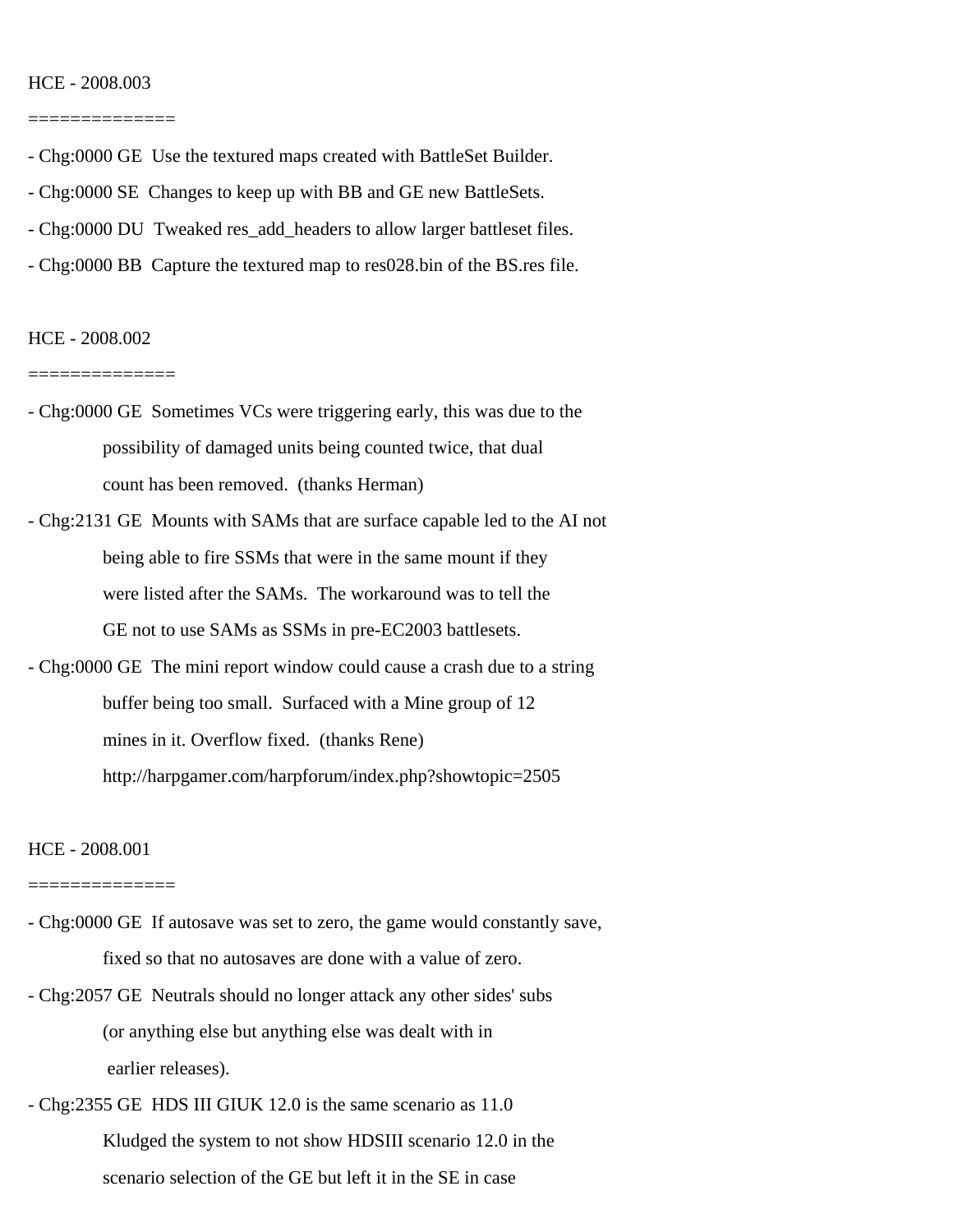anyone has great ideas based on the orders files.

- Chg:1963 GE Aircraft of subtype Tanker crash the GE. This has been fixed, the code that tries to place air groups at a sane altitude after launch didn't know about any aircraft types past the first nine. Expanded it to deal with all 128 potential types.
- Chg:2352 GE Bombers close on target after launching weapons The attacking aircraft were being told to return to base but the attack order was not removed so most often they would end up trying to attack again even if they didn't have valid weapons.
- Chg:2353 SE Show Range column in launch aircraft dialog for each line of ready AC. (thanks Akula, HermanH)

### HCE - 2007.033

- Chg:0000 SE If you are drunk and do a really crazy sequence of keystrokes and mouse clicks, you can get the SE to show only water. For those episodes we've now brought back the land. (thanks Herman)
- Chg:0000 SE Prevent user from opening up multiple add/edit variable start point location windows. (thanks Herman)
- Chg:2064 SE Deleting Variable start points then adding more later crash, fixed. (thanks Ralf and others)
- Chg:1883 SE When adding planes to a ship/base after adding the plane class scroll list would move up one slot in the list, it will no longer do so. (thanks JayMcMullan)
- Chg:0000 GE Instant action checkbox will now select a random scenario from the pre-EC2000 battlesets and a random player side. (thanks pkpowers)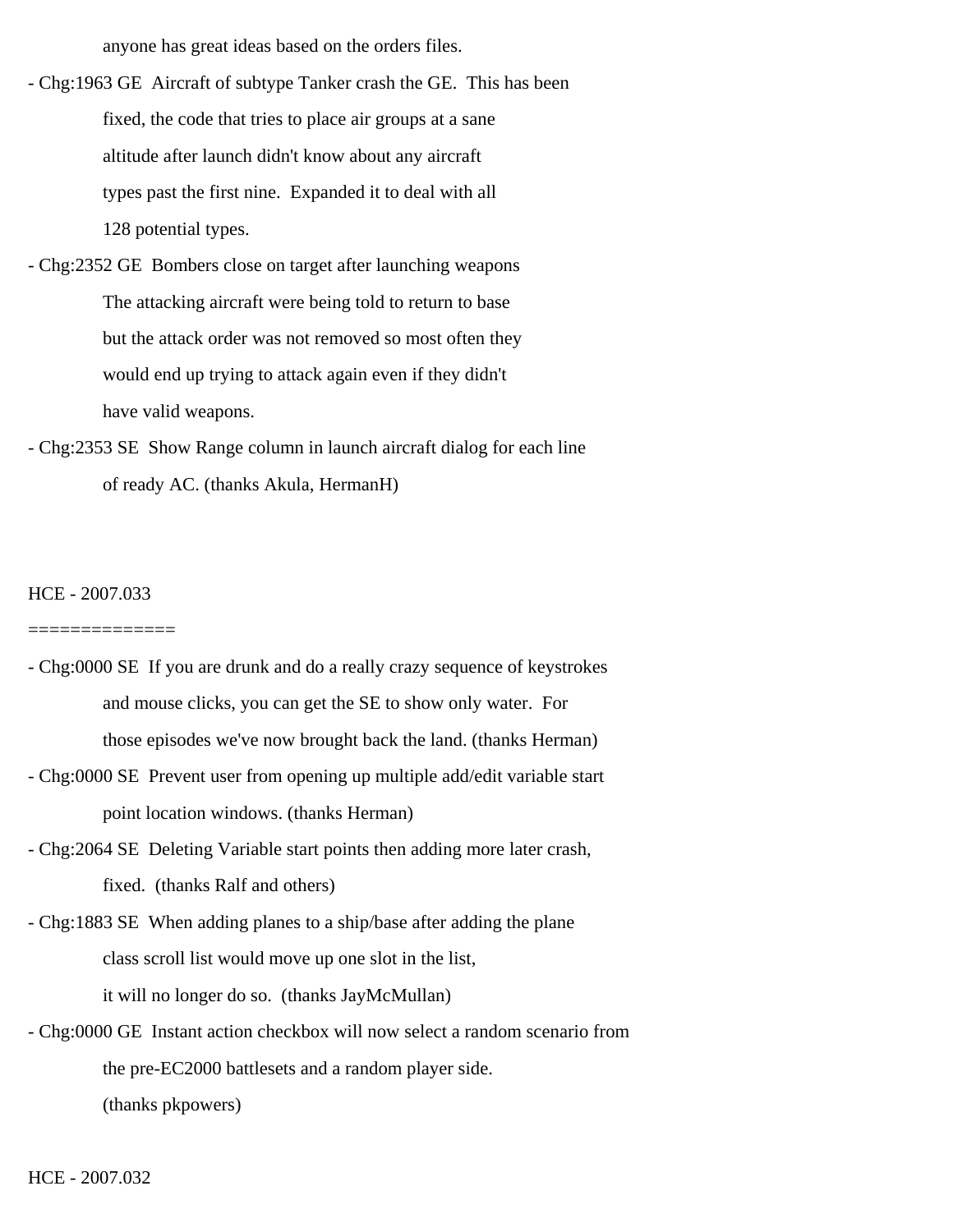- Chg:0000 SE If a ship/sub/... has no unit names available, tell the user that instead of throwing an assertion. (thanks Stalintc)
- Chg:2367 GE Neutral submarines have no sink image when sunk.
- Chg:2000 GE Message Log wasn't clearing when loading a saved game. This was intentional but has now been changed anyway to clear the message log contents when a saved game is loaded.
- Chg:0000 GE When launching aircraft to attack, allow attacking unknown groups as well as known enemy groups. (thanks Herman)
- Chg:0000 GE When telling aircraft to attack, if the first unit in the group is already sinking/destroyed, it wasn't possible to attack the remaining units in the group. That is now fixed. (thanks Herman)
- Chg:2377 GE Splitting all units from a group (to a new group) crashes the game. Fixed. (thanks Mack & Herman)
- Chg:2373 GE Game was ignoring user choice to continue contact prosecution if contact was sunk (i.e. submarine) (thanks Herman)
- Chg:0000 GE Distances reported in the status line when clicking in the Unit window on high zoom levels were wrong. (thanks MarkShot)

#### HCE - 2007.031

#### ==============

==============

- Chg:0000 GE Undo the attempted fix to prevent GE crashes when there are empty groups in a scenario, the fix was specific to my machine.
- Chg:0000 GE Stop the CPU usage from pegging, aka give some cycles back to the operating system.
- Chg:0000 GE More guns work.

 Player and AI now allocate the total number of bursts they want to fire, the GE handles spreading the fire over number of mounts, tubes, combined with ROF.

Disabled Impact and Airburst radio buttons on attack type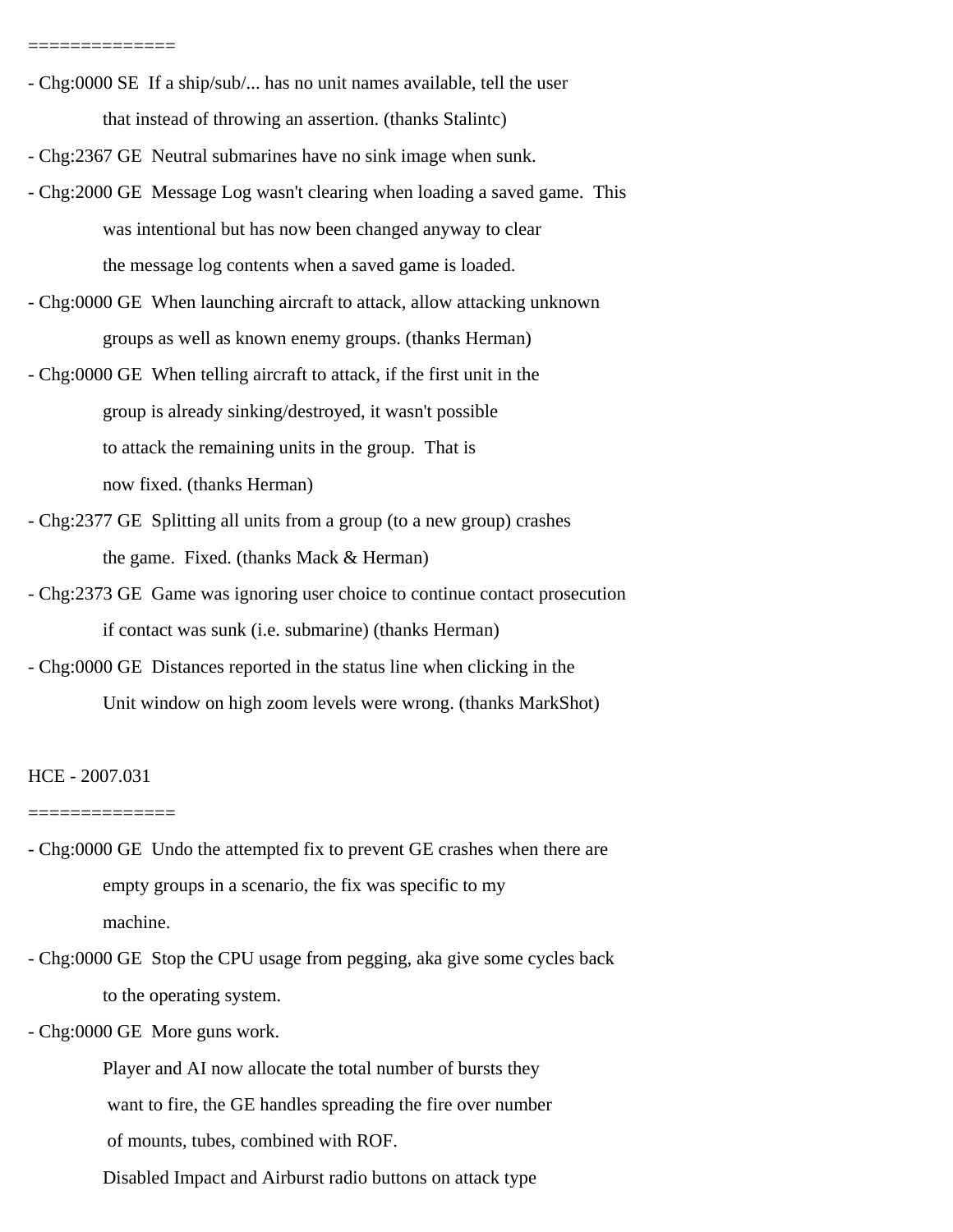dialog since player choice has no effect on what type of damage is actually applied.

 Mount, ROF value is total bursts for that mount, no matter what the mounts= value is and no matter how many weapons are in a multimount. Mount, Tubes and mounts= affects how many bursts can be

fired at once, ROF permitting the mount can fire

Tubes \* Mounts bursts all at once.

### HCE - 2007.030

- ==============
- Chg:0000 BB For locales where a period is not used in floating point numbers, force it anyway to avoid errors.

- Chg:0000 BB Include some more battleset specific messages in the seed files for the battleset. Prevents a problem Rene reported about the game crashing after a victory condition dialog was dismissed.

## HCE - 2007.029

#### ==============

- Chg:0000 SE When lots of ship/sub/aircraft classes are in the DB, it could overflow the maximum contents of a 16-bit listbox. Fix is to dynamically narrow the width of the shown fields so that all entries are shown. This will mean some country names, class names, and side names may be cut short to make each entry small enough for them all to show. (thanks Rene)
- Chg:0000 GE An attempt was made to have the GE not crash if a scenario has groups with no units.

### HCE - 2007.028

#### ==============

- Chg:0000 GE Anti-Surface gun ammo allocation improvements

\* Rather than assuming each mount can only fire one shell,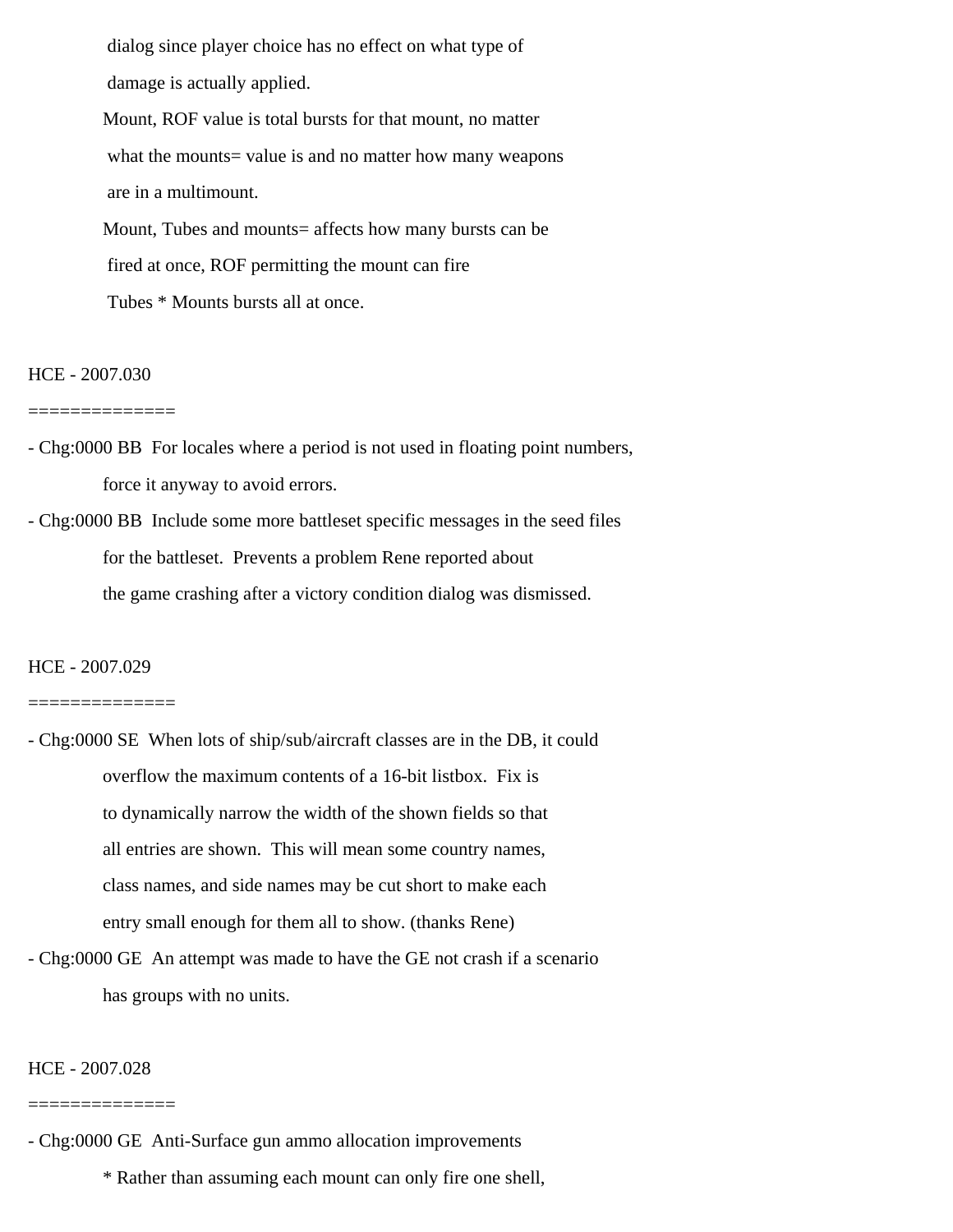use # of tubes instead.

 \* Don't assume player should only fire 1 shell (pre-allocation in attack dialog), do the full calculation to estimate how many to fire.

- Chg:0000 GE Mount weapons fired in current 60 seconds was being reset incorrectly, fixed it by making  $ROF_Divisor = 0$  in all cases.

- Chg:0000 GE In CheckMissileHits, show ECM reduction and such for misses as well. (attempt 2, thanks Rene)

- Nfo:0000 GE Gun mounts should check arc, isn't happening yet.

- Nfo:0000 GE Verified that ROF is reset every 60 game seconds, not 30!

HCE - 2007.027

==============

- Chg:0000 GE Anti-Surface Guns now adhere to mount rate of fire limitations, only after the initial allocation, player can cheat on initial allocation.

> AS Guns will fire the correct ammunition now, and will not 'dump ammo overboard'. Previously guns were firing one burst per 15 seconds and throwing any other bursts overboard. AS Guns by the AI will fire 2 x target remaining DP of bursts at the target, this helps reduce overkill/ammo wastage. AS Guns will stop firing when the firing platform is out of range of the target platform, previously any bombardment in

progress would keep going even if out of range.

- Chg:0000 GE In CheckMissileHits, show ECM reduction and such for misses as well.

- Chg:0000 GE Show Range column in launch aircraft dialog for each line of ready AC. (thanks Akula, HermanH)

- Nfo:0000 GE The period over which ROF bursts will happen is 60 seconds, this contradicts some of the code comments which suggest 30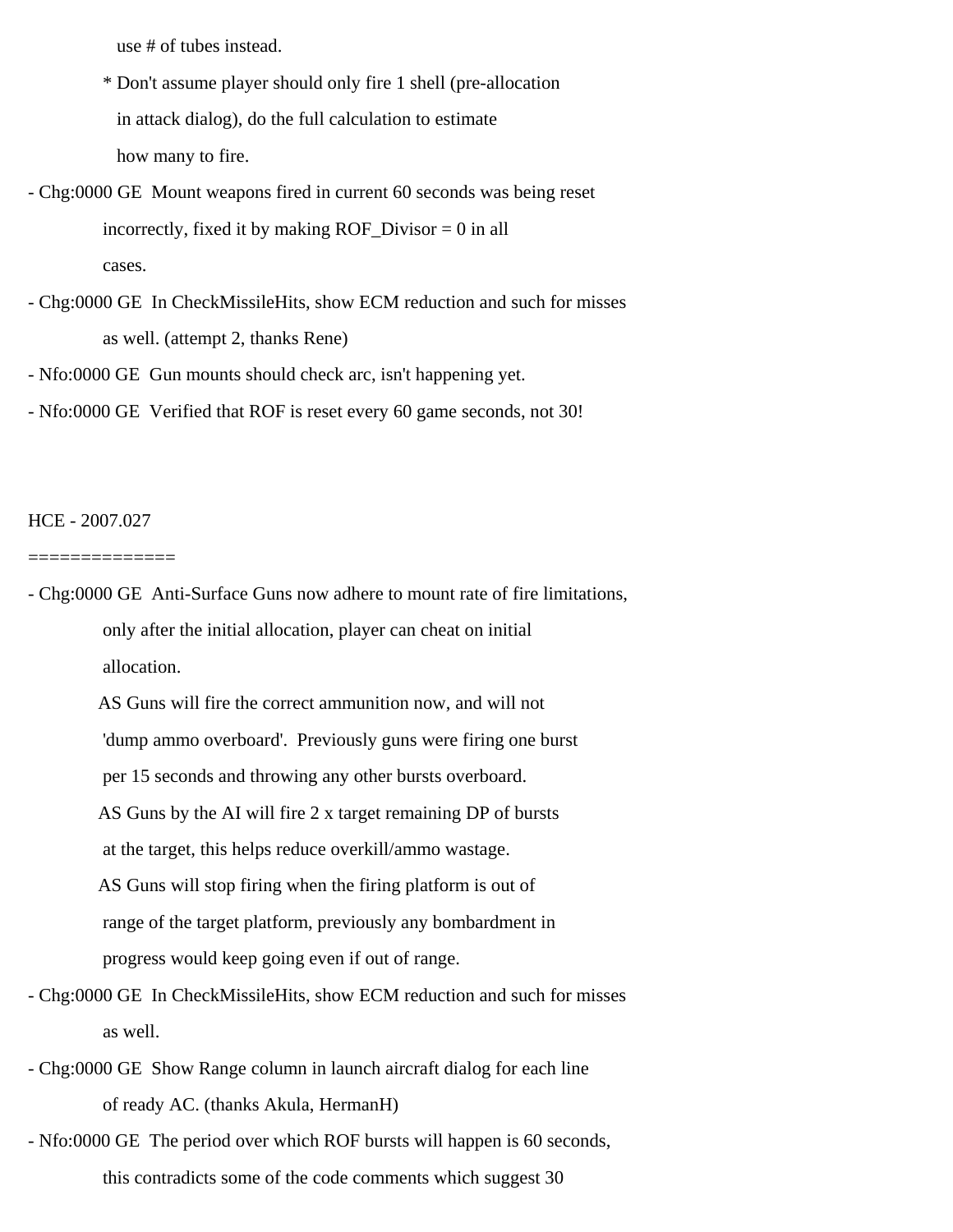seconds. Will be doing further research.

- Nfo:0000 GE The decision was made (Akula,CV32,TonyE) not to change the Impact vs Airburst criterion. They are... If the burst will impart more than 1/8 the total DP of the target, the shell is considered impact, if less than 1/8 the shell is considered Airburst. This is why destroying an airbase in the game with guns just doesn't happen. We'll look at this again when we can change data structures to suit a potentially better model.

- Nfo:0000 GE Guns impact/airburst radio buttons should not even show since user selection has no effect on how the damage is applied.

HCE - 2007.026

- Chg:0000 GE In CheckMissileHits, show ecm reduction to PH. This doesn't show missiles hitting planes.
- Chg:2347 GE Game crashes when starting EC2003 scenarios without starting with full ordnance. (thanks Terminus)
- Chg:2112 GE Really make show all and iterative saving work in release builds.
- Chg:0000 GE After firing command guided missiles, if the firing unit is destroyed before the missiles impacted, the game would crash due to a null value for sourceUnit. Fixed by adding a null check, say "Firing unit destroyed" as the name of firing unit if the firing unit is already gone. (thanks Krasny)
- Chg:2350 SE SE Would crash in HDS III GIUK if you open Iceland Thaw then hit F4 with group ABC selected. The group has a bad formation patrol entry for an aircraft. Fix is to ignore bad formation air patrols. (thanks Herman)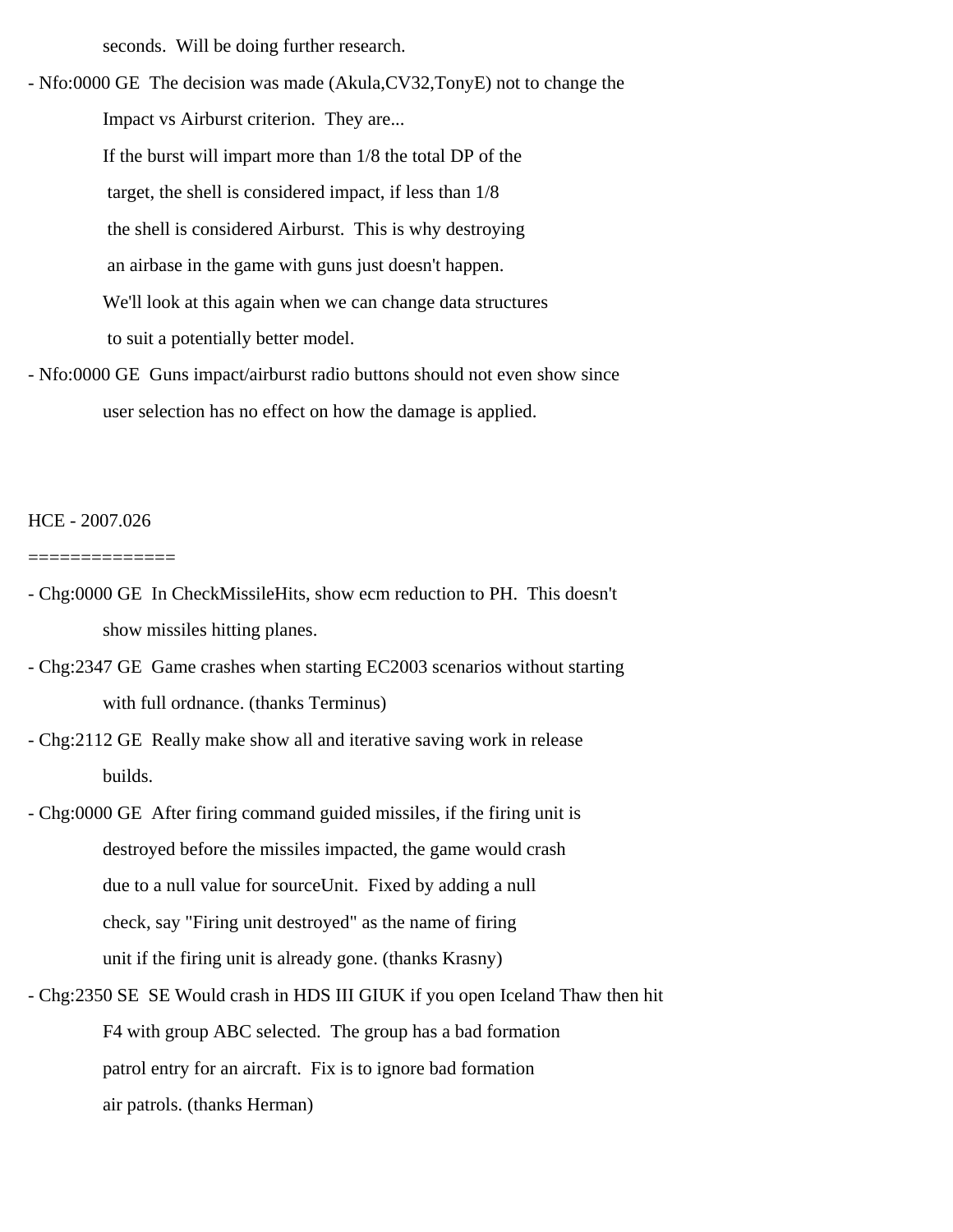==============

- Chg:0000 GE Game could crash when splitting tanker from group if there is no group selected. Fixed so that landing for split is based off of tanker group, failing that, base it off group tanker was part of.
- Chg:0000 GE Game could crash when using Full button display on report window. Fixed it up to use Unit instead of Group where needed.
- Chg:0000 GE Added ECM ability to mounts. Now a ship may carry ALQ-99 for area and point defense jamming. Flares and Chaff will also now work for units other than planes.

HCE - 2007.024

==============

- Chg:0000 GE Stop showing SAM and Gun counts at enemy installations and land units on the mini report window.
- Chg:0000 BSB Hide the running of end\_edit.bat but capture its output to the log file.
- Chg:0000 GE Improve DLLExport interface to improve speed when no DLLs are loaded.
- Chg:0000 GE Hopefully prevent Neutrals from attacking AI, prevent AI from giving player detects of Neutrals.

### HCE - 2007.023

- Chg:0000 GE Prevent potential crash when launching weapon with long name
- Chg:0000 GE Allow battlesets with zero scenarios, no more crashing
- Chg:0000 GE Upon scenario load, suppress the orders window if no orders are available, go straight into the game.
- Chg:0000 GE Refueling manually will now replace any existing refueling events that haven't started to transfer fuel. The aim is to prevent an inability to manually refuel (i.e. the command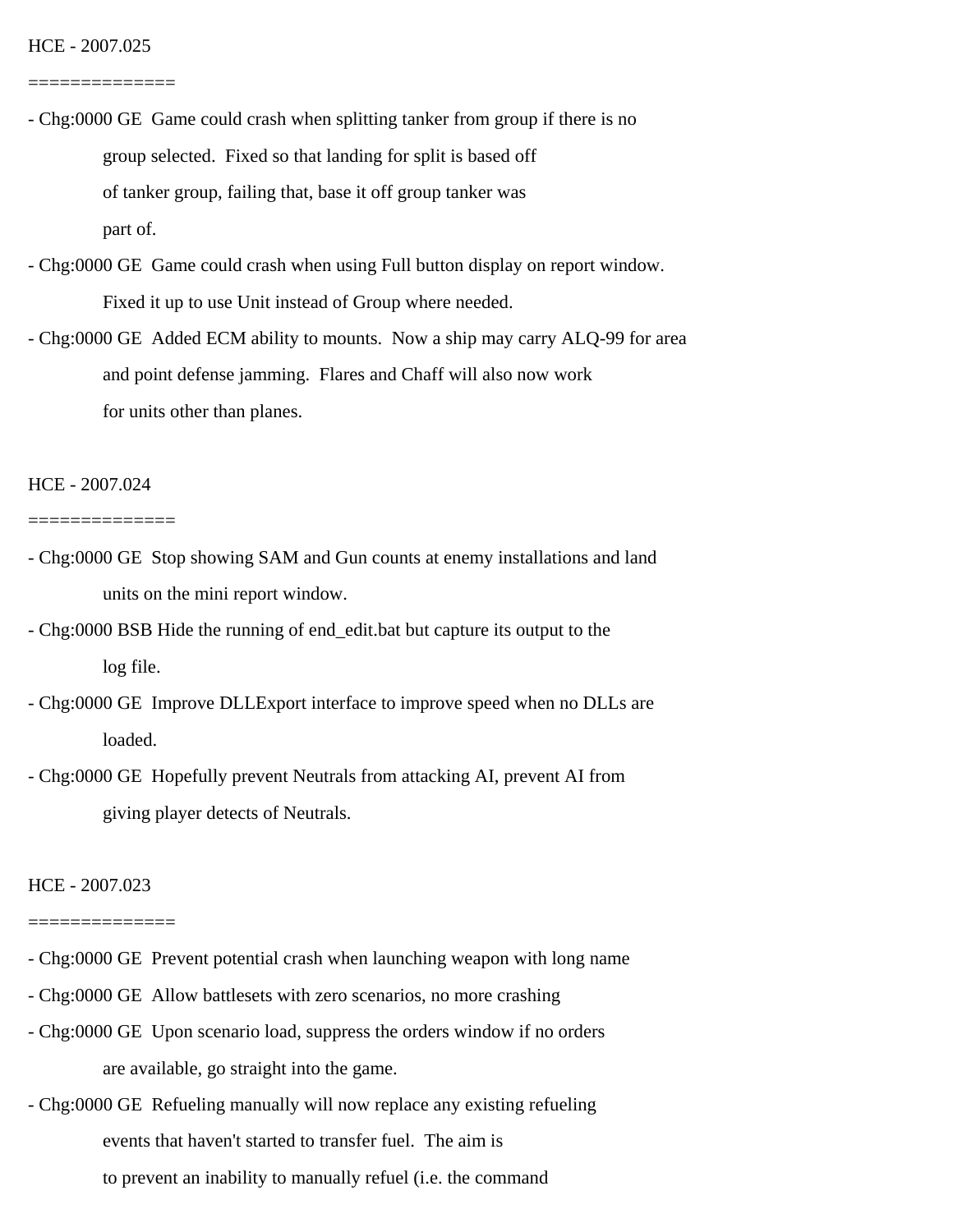is given but no refuel occurs until much later).

- Chg:0000 GE Let BOL weapons hit anybody, including player ships.
- Chg:0000 BSB Fix controls alignment on scenarios tab so they behave when the form is resized.
- Chg:0000 BSB Re-ordered the controls in the program so the tab key usage makes a little more sense.
- Chg:0000 BSB Expanded logging to cover entire program.
- Chg:0000 BSB Added a most simple facility for saving and loading battleset settings.
- Chg:0000 BSB Prevent error about invalid float when manually entering a Lat or Lon value.
- Nfo:0000 BSB Determined that the map creation utilities do not know how to make a map from Iceland as a Western boundary to the USA as an Eastern boundary. This needs to be remedied.

HCE - 2007.022

- ==============
- Chg:0000 GE Removed DelphiGUI.dll interface since it has been supplanted.
- Chg:0000 GE DLLExport interface coded, version 1, more refinements
- Chg:0000 DLL DataDump1.dll updated with changes to match GE

HCE - 2007.021

#### ==============

- Chg:0000 GE Guns should now adhere to altitude limits in air engagements and in point defense. Try 2...
- Chg:0000 GE DLLExport interface coded, version 1.

HCE - 2007.020

#### ==============

- Chg:0000 GE Guns should now adhere to altitude limits in air engagements and in point defense.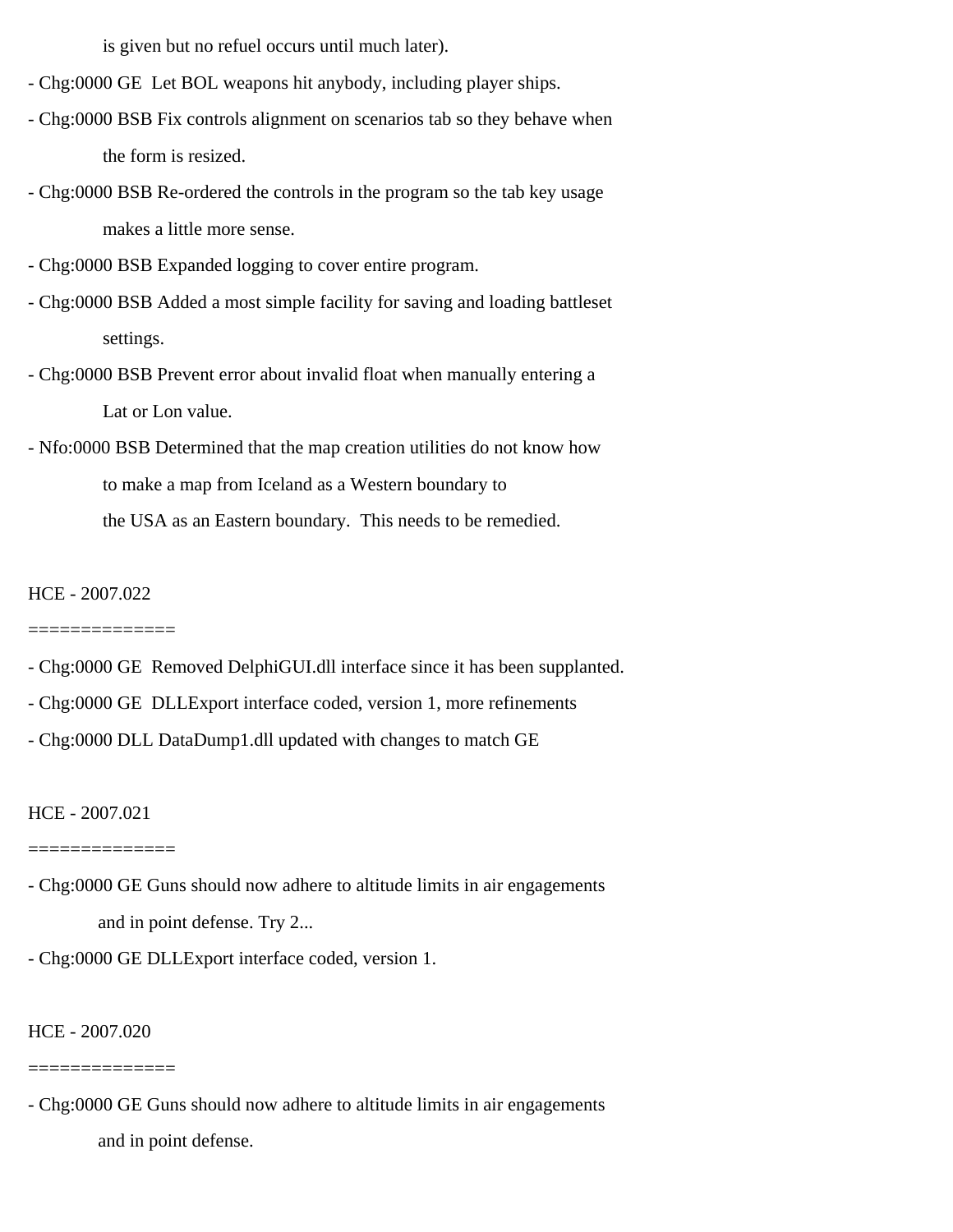#### HCE - 2007.019

==============

- Chg:0000 GE Tweak to 2007.018 so pre-EC2003 battlesets work
- Chg:0000 SE Tweak to 2007.018 so pre-EC2003 battlesets work

HCE - 2007.018

#### ==============

- Chg:0000 GE Mis-reading of data from battleset .res file instead of commondb.res file. Barely tested.
- Chg:0000 SE Mis-reading of data from battleset .res file instead of commondb.res file. Barely tested.

### HCE - 2007.017

==============

- Chg:0000 SE Add zoom levels to SE, 16x, 32x, 64x

128x is not possible with the 16-bit SE

 The Unit window rectangle that shows on the Group window is not showing as the correct size.

### HCE - 2007.016

==============

- Bug:0000 GE AI will now fire surface capable torps ship to ship.
- Bug:0000 BB Full installer created
- Bug:0000 SE Allow use of hdsm.res, hdsm.rsr
- Bug:0000 GE Allow use of hdsm.res, hdsm.rsr

### HCE - 2007.015

- Bug:0000 GE ASuW range ring will now properly show a surface gun range for dual purpose guns. Dialog needs to be renamed Surface Weapon from surface missile.
- Bug:0000 GE AI will now fire surface capable torps ship to ship.